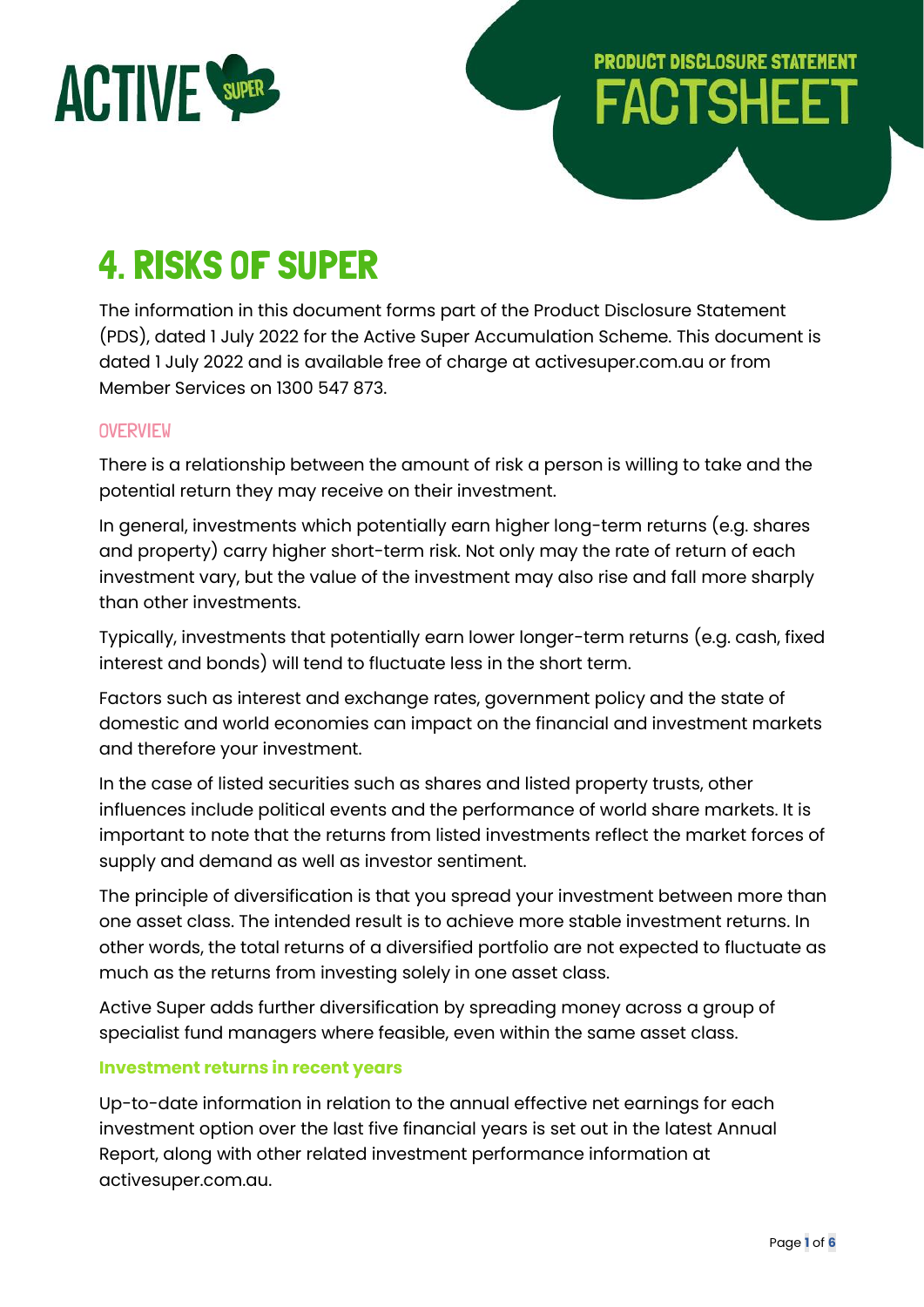The net earning rate reported in the Annual Report may not be the same as the rate experienced by members, due to timing differences and the reserving policy.

You should be aware that past net earning rates are not a reliable indicator of future net earning rates. More information about investment returns is available at activesuper.com.au.

# STANDARD RISK MEASURE

The Standard Risk Measure (SRM) was introduced across the super industry to standardise the way in which funds report on the risk profiles of their investment options. This allows members to compare investment options more easily.

# **Methodology**

The SRM focuses on the number of negative returns each investment option would be expected to achieve over the course of a 20-year period. Depending on the number of negative returns expected over any 20-year period, each investment option is provided with a risk band and an associated risk label, as shown below:

| <b>ESTIMATED NUMBER OF YEARS OF NEGATIVE</b><br><b>ANNUAL RETURNS IN ANY 20-YEAR PERIOD</b> | <b>RISK BAND</b> | <b>RISK LABEL</b> |
|---------------------------------------------------------------------------------------------|------------------|-------------------|
| Less than 0.5                                                                               |                  | Very Low          |
| 0.5 to less than 1                                                                          | $\overline{2}$   | Low               |
| 1 to less than 2                                                                            | 3                | Low to Medium     |
| 2 to less than 3                                                                            | $\overline{4}$   | Medium            |
| 3 to less than 4                                                                            | 5                | Medium to High    |
| 4 to less than 6                                                                            | 6                | High              |
| 6 or greater                                                                                | 7                | Very High         |

# **Active Super investment options**

For the investment options available in the Active Super Accumulation Scheme, the SRM has been applied as follows:

| <b>INVESTMENT OPTION</b>                   | <b>ESTIMATED NUMBER OF NEGATIVE</b><br><b>ANNUAL RETURNS OVER ANY 20-</b><br><b>YEAR PERIOD</b> | <b>RISK</b><br><b>BAND</b> | <b>RISK LABEL</b> |
|--------------------------------------------|-------------------------------------------------------------------------------------------------|----------------------------|-------------------|
| <b>MySuper product</b>                     |                                                                                                 |                            |                   |
| Accelerator                                | 4.8                                                                                             | 6                          | High              |
| Accumulator                                | 4.2                                                                                             | 6                          | High              |
| Appreciator                                | 3.2                                                                                             | 5                          | Medium to High    |
| <b>Choice pre-mixed investment options</b> |                                                                                                 |                            |                   |
| <b>High Growth</b>                         | 4.8                                                                                             | 6                          | High              |
| <b>Balanced</b>                            | 4.2                                                                                             | 6                          | High              |
|                                            |                                                                                                 |                            | Page 2 of 6       |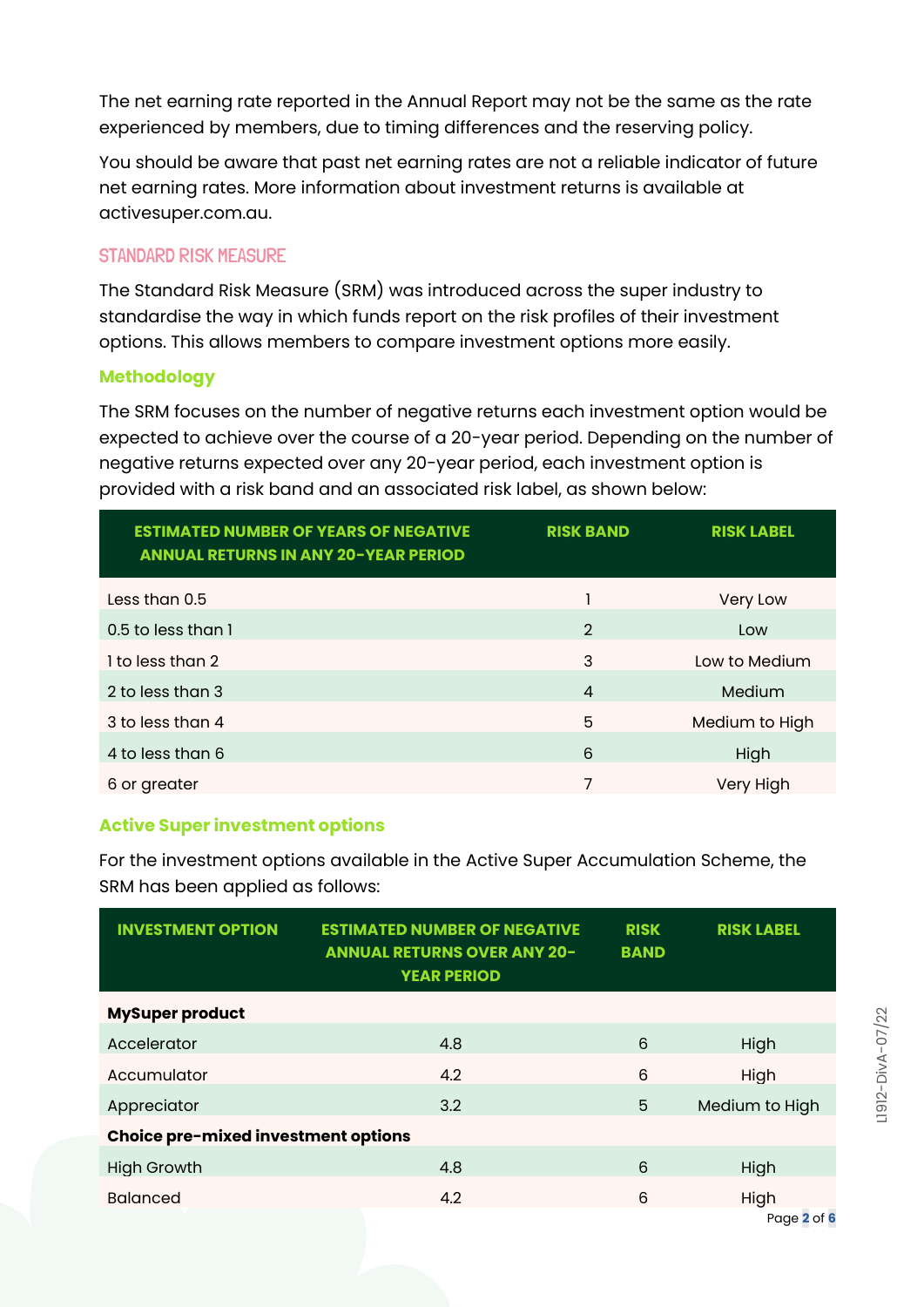| Conservative Balanced                  | 3.2 | 5 | Medium to High |
|----------------------------------------|-----|---|----------------|
| Conservative                           | 1.3 |   | Low to Medium  |
| Choice single sector investment option |     |   |                |
| <b>Managed Cash</b>                    | Nil |   | Verv Low       |

# **Other considerations**

In establishing the risk band for each investment option, the approach taken by Active Super (under advice from our actuary) is based on the long-term strategic asset allocations for each investment option.

It does not take into account the deduction of any applicable taxes and administration fees.

The SRM is not a complete assessment of all forms of investment risk. For example, it does not detail what the size of a negative return could be or the potential for a positive return to be less than you may require to meet your objectives. It also does not take into account the impact of administration fees and tax on the likelihood of a negative return.

# RISK OF INVESTING

In general, investments looking to generate the highest returns tend to have the highest risks. Risk means not only that returns might be variable (or volatile), but that part or all of the investment might be lost. Historically, shares have been more volatile than other investments, such as property or fixed interest.

Regardless of the investment option chosen, the value of your investment can fall as well as rise. Even where your investment does not fall in value, it may not perform according to your expectations.

## **Inflation risk**

A further risk is inflation. Although the investment may produce a positive return, when we compare this to the increase in the cost of living, you may find that your return hasn't kept up with inflation, effectively reducing your purchasing power. Risk needs to be balanced against returns to achieve your investment goals.

## **Credit risk**

Investment in debt securities or other debt instruments can be subject to default risk. For example, when we buy a bond that has a regular coupon (interest) payment and a capital repayment (the money you received at the end of the period of the bond), there is a risk that the organisation that issued the bond (credit issuer) may default on the interest payments, the capital repayment or both.

Bond investments with a non-investment grade credit rating (that is Standard and Poor's BB+ rating or an equivalent rating from another agency, or less) are subject to increased risks, compared with investment grade securities–rated AA for example.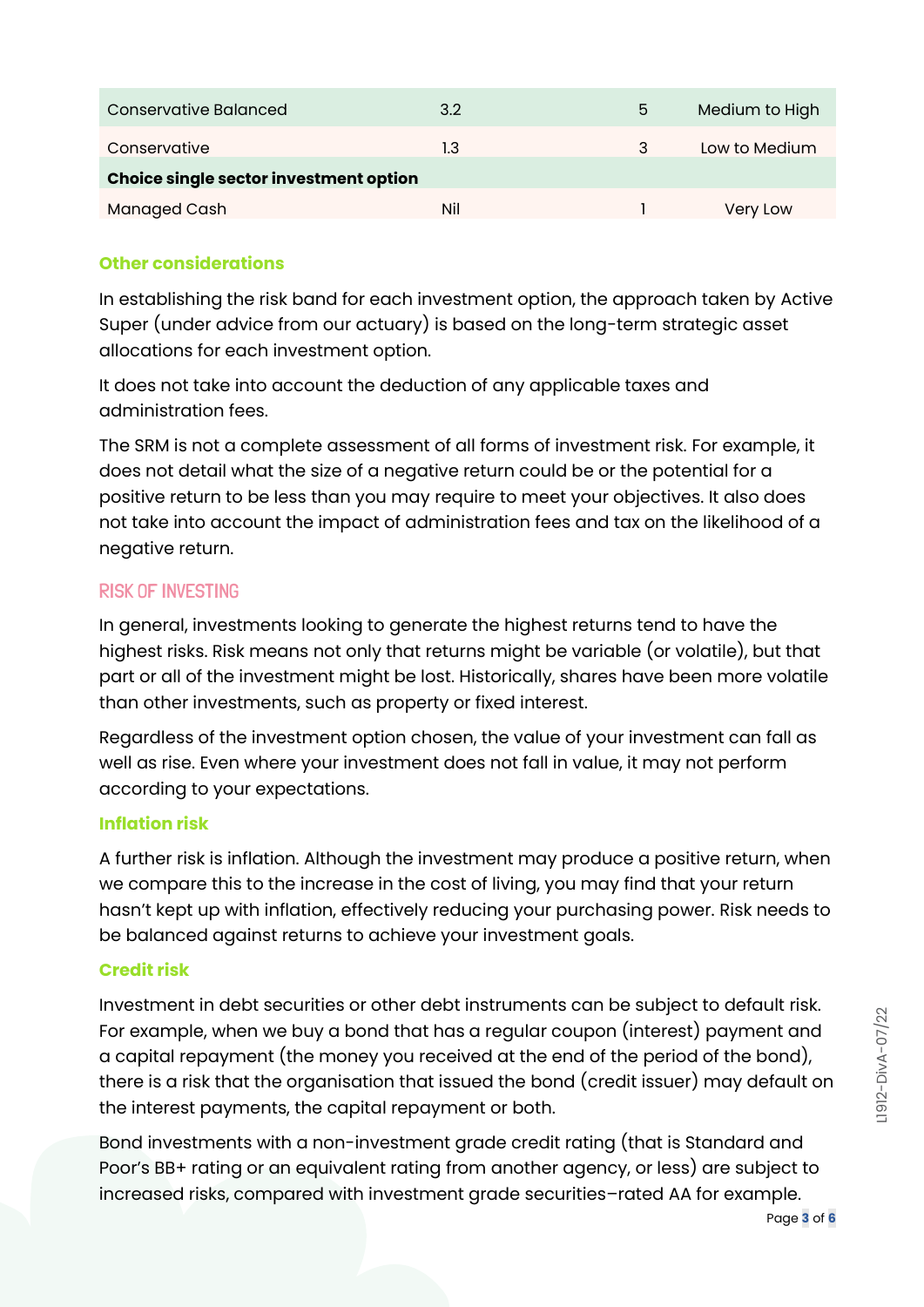The credit issuer of a lower graded bond may be more likely to default on the interest payments, the repayment of capital or both. However, it is more likely that these debt securities may provide a higher return, and we may still invest in lower grade securities.

#### **Interest rate risk**

Cash, cash-like securities, and debt securities investments are affected by interest rate movements. Capital gains can be earned from debt securities investments when interest rates are falling and capital losses can occur when interest rates are rising. The risk of capital gain or loss tends to increase as the term to maturity of the investment increases.

# **Liquidity risk**

Many investment options hold illiquid assets. If we invest in illiquid assets, we may not be able to sell the investment at short notice, or we may need to sell our investment at a discount or a loss if we need to cash out quickly. Examples are direct property, private equity and non-listed alternative investments. Listed investments can also be illiquid where there is not an active market for the securities, such as in small listed companies' shares.

Diversifying across a range of investments and limiting holdings in potentially illiquid investments may help you manage the risks of illiquid investments.

## **Market risk**

Markets are affected by general economic conditions, both in Australia and elsewhere in the world. Changes in government policies, interest rates, inflation, technological developments and demographic changes (alterations in the make-up of the population such as the fact that on average the population of Australia is ageing) all affect investment markets as a whole, causing the value of investments to rise and fall. We have no way of accurately predicting what will happen and how this will affect the markets.

## **Derivatives risk**

The Trustee has a policy that is applied when approved investment managers trade in derivatives. This policy includes guidelines for writing and buying options, futures and other derivatives. Derivatives can be used for many purposes, including hedging to protect an asset against market fluctuations, reducing costs of achieving a particular market exposure and maintaining benchmark asset allocations. Risks include:

| <b>PRICE</b>    | The risk that changes in prices in the market underlying a derivative contract,<br>or in the derivative contract itself, are adverse to the position held. |
|-----------------|------------------------------------------------------------------------------------------------------------------------------------------------------------|
| <b>LEVERAGE</b> | The risk that by creating greater exposure to a market than that of the assets<br>backing the position, losses will be magnified.                          |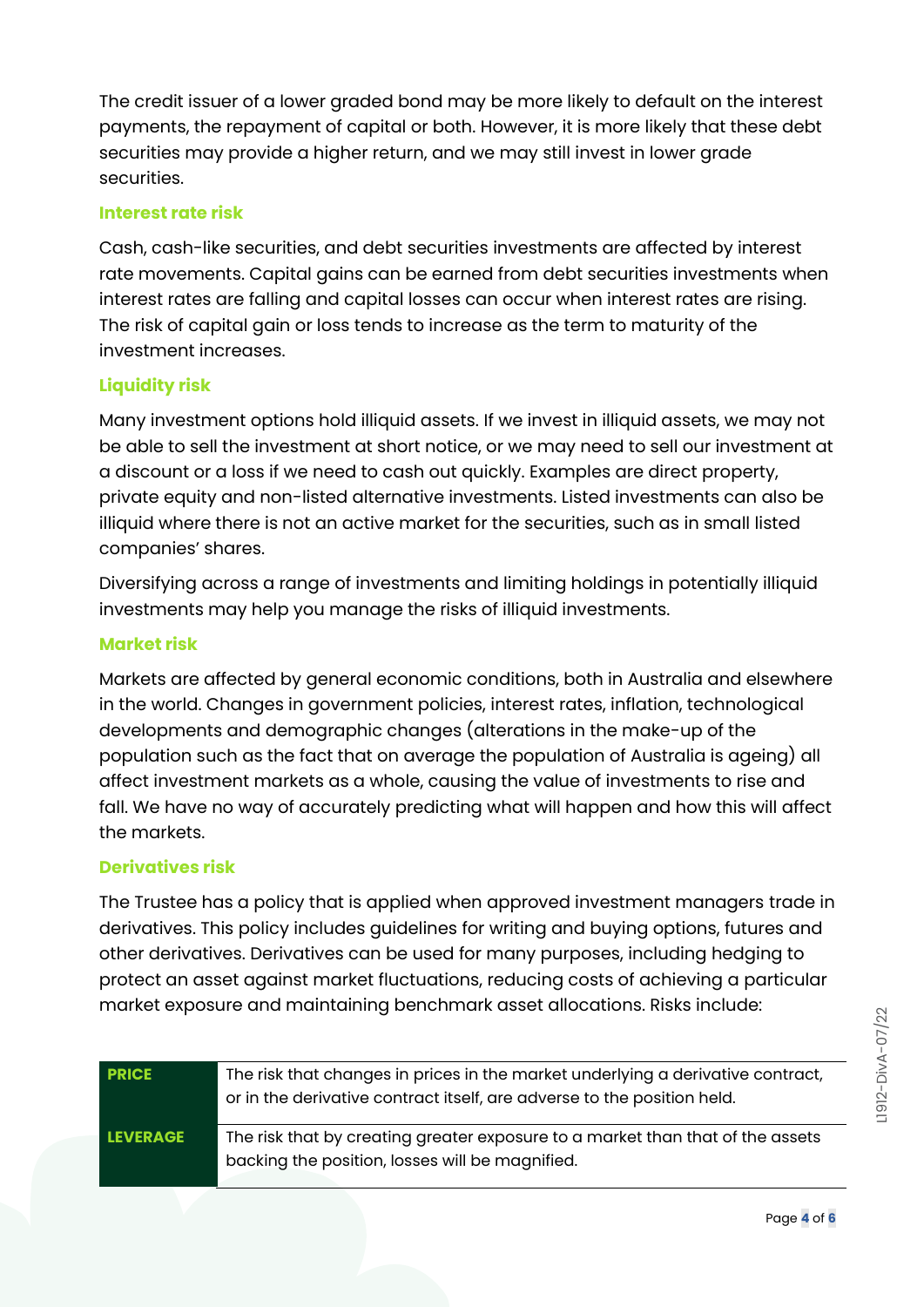| <b>LIQUIDITY</b> | The risk that a derivative position cannot be reversed.      |
|------------------|--------------------------------------------------------------|
| <b>DEFAULT</b>   | The risk that the other party does not meet its obligations. |

## **Short selling risk**

Short selling is a sophisticated technique where a share or bond is sold, for delivery at a later date, in anticipation that its value will decline over the period, and you will be able to buy it back at a cheaper price than when you sold it. Of course, if the price has gone up you can lose the difference between what you sold it for and what you need to buy it for (plus all the transaction, holding and other costs).

#### **Currency risk**

A portion of Active Super's assets are invested internationally and therefore can be affected by currency movements.

As part of the Trustee's policy, all investments are fully hedged, while a currency manager is employed to put a passive hedge in place for Active Super's international equity investments. This hedge position may move from time to time, but for benchmarking purposes a 40% hedge ratio is used.

#### **Asset class risk**

Risks for individual asset classes include:

| <b>ALTERNATIVE ASSETS</b>   | These assets can involve exposure to all the risks applying to the<br>traditional asset classes described in this fact sheet. In addition,<br>many alternative assets are illiquid and can also involve the use of<br>derivatives, gearing and short selling.                       |
|-----------------------------|-------------------------------------------------------------------------------------------------------------------------------------------------------------------------------------------------------------------------------------------------------------------------------------|
| <b>AUSTRALIAN SHARES</b>    | Specific risks relating to individual companies include profits and<br>dividends being below expectations, adverse management<br>charges or reassessment of the outlook for the company or<br>industry.                                                                             |
| <b>CASH</b>                 | While it is unlikely that the market value of a cash investment will<br>decline, long-term returns are generally lower than other assets.                                                                                                                                           |
| <b>DEBT SECURITIES</b>      | These investments normally pay a set amount of interest income<br>over time, but their market value can fluctuate. Overall returns<br>over short-term periods can be negative. The value will fall if yields<br>rise. Fixed interest investments are also subject to default risk.  |
| <b>INTERNATIONAL SHARES</b> | Global economic trends, individual country risk factors as well as<br>specific risks relating to individual companies will affect the price.<br>There is also currency risk (to the extent that it's not hedged).<br>Capital gains may occur when the Australian dollar depreciates |